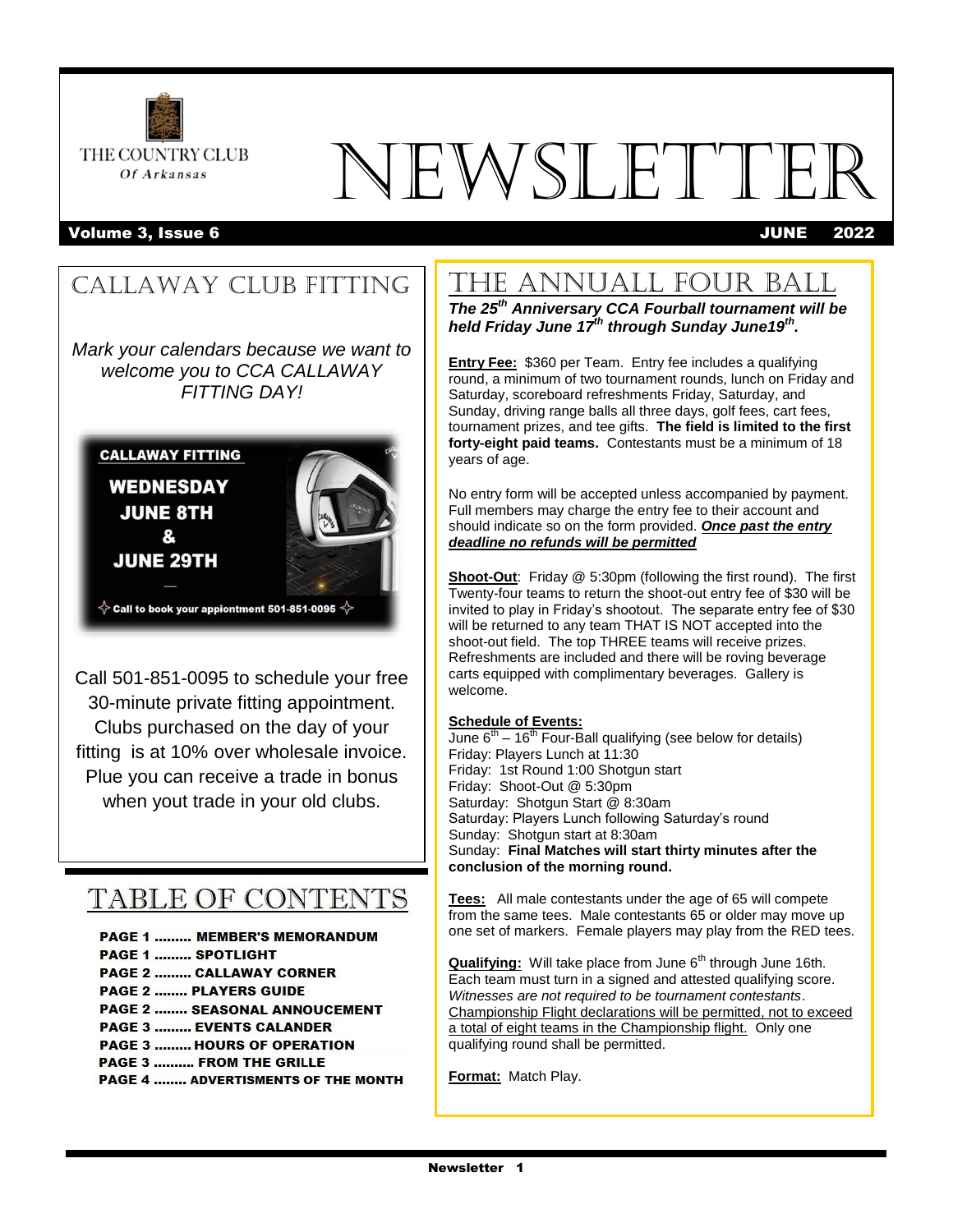### Callaway Corner: **WORLD #1 AMATEUR ROSE ZHANG'S WIN**

Callaway Ambassador and World #1 Amateur Rose Zhang won as an individual the NCAA Women's Golf Championship and lead her Stanford team to an overall victory! Zhang joined our Staff in March, and she continues to use Callaway Woods, Irons, a Callaway Chrome Soft Golf Ball, and an Odyssey Putter in competition. Here's a full look at her winning setup:

-**Rogue ST Triple Diamond LS Driver (9°)** - Fuji Ventus Red 50S Shaft -**Rogue ST LS Fairway Woods (13.5°, 18°)** - Fuji Ventus Red 60R Shafts -**MAVRIK Hybrids (4H-5H)** - KBS 75R Shaft -**Apex 21 Irons (6-PW)** - Nippon 850 Reg Shafts -**JAWS MD5 Raw Wedges (50°, 54°, 58°)** - XP95 R300 **Shafts** -**Odyssey Tri-Hot**: 5K Double Wide Putter -**Chrome Soft X**: Ball

Zhang has won numerous marquee events in the past two years alone. In 2020, she won the U.S. Women's Amateur, the Rolex Girls Junior Championship, and Rolex Tournament of Champions, and last year she won the U.S. Girls Junior.



Still just 18-years-old, Zhang competes collegiately for Stanford University, and last fall she won her first three collegiate events with Callaway equipment in the bag.



# The Players GUIDE

### Hole in One Alert!



*On May 14th Bruce Leggit made a hole in one on 15 from 147 yards.*

# AFTERNOON DELIGHT

**Our special is now running! You can play with a buddy any time after 5:00 pm with a cart for just \$49.00.**

### LINKS CLUB MEMBERSHIP

LinksClub members pay \$14.95/mo. Visit our website or stop by the course to learn more about this money-saving daily-fee membership program.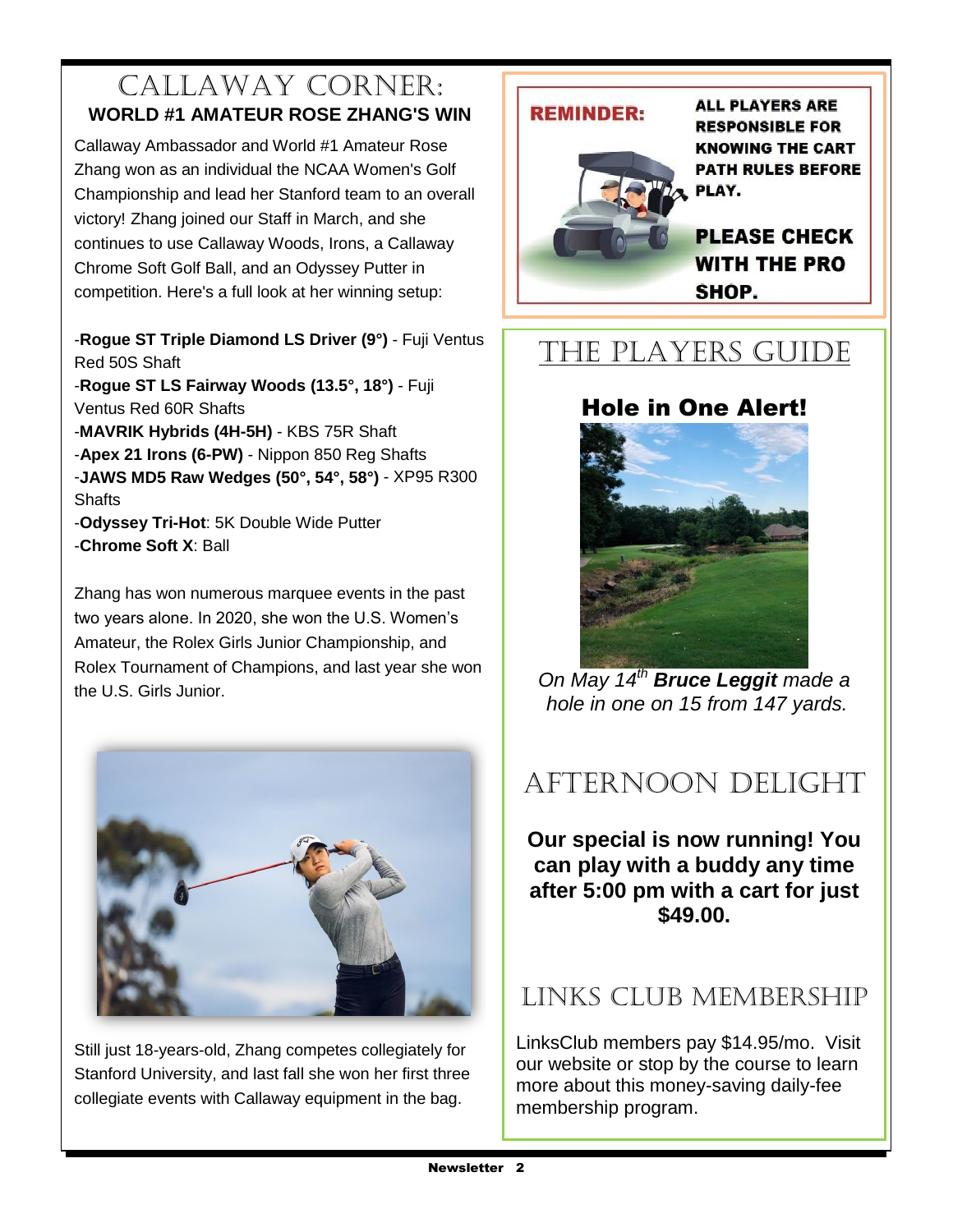# FROM THE GRILLE

**Club Dog Smashburger (Angus Beef ¼ lb) Grilled Cheese Chicken Fried Chicken Sandwich Chicken Tenders Quesadilla Asian Pork Egg Rolls French Fries Mozzarella Sticks Breakfast Burrito or Quesadilla Deli Sandwich or Wrap (Cold or Hot) Chicken & Cheese Taquitos**

#### **Drink Specials: \$10.00**



**The Transfusion** *Vodka, Ginger Ale, Lime & Grape Juice* 

## **HOURS OF OPERATION**

#### **Current:** Proshop & Driving Range: Monday –Friday 8:00 - 6:30, Saturday & Sunday 7:30am – 6:30 pm

Grille: Monday – Thursday 10:00am - 5:00pm Friday – Sunday 9:00 to 5:00

# 2022 EVENTS CALENDAR

### JUNE

Playing Ladies Clinic - 6/1 or 6/15 or 6/29

Jr Golf Camp- 28<sup>th</sup>- 1<sup>st</sup>

*ANNUAL FATHER'S DAY FOURBALL* June 16<sup>th</sup> – June 19<sup>th</sup>

# **JULY**

Firecracker Scramble - 7/2

Jr Golf Camp- 11<sup>th</sup> – 14<sup>th</sup>

SEPTEMBER Ladies Clinic Class- 9/7, 9/14, 9/21

Club Championship- 10<sup>th</sup> & 11<sup>th</sup>

**OCTOBER** Playing Ladies Clinic- 10/5 or 10/12

Mayor's Cup  $-22<sup>nd</sup>$  &  $23<sup>rd</sup>$